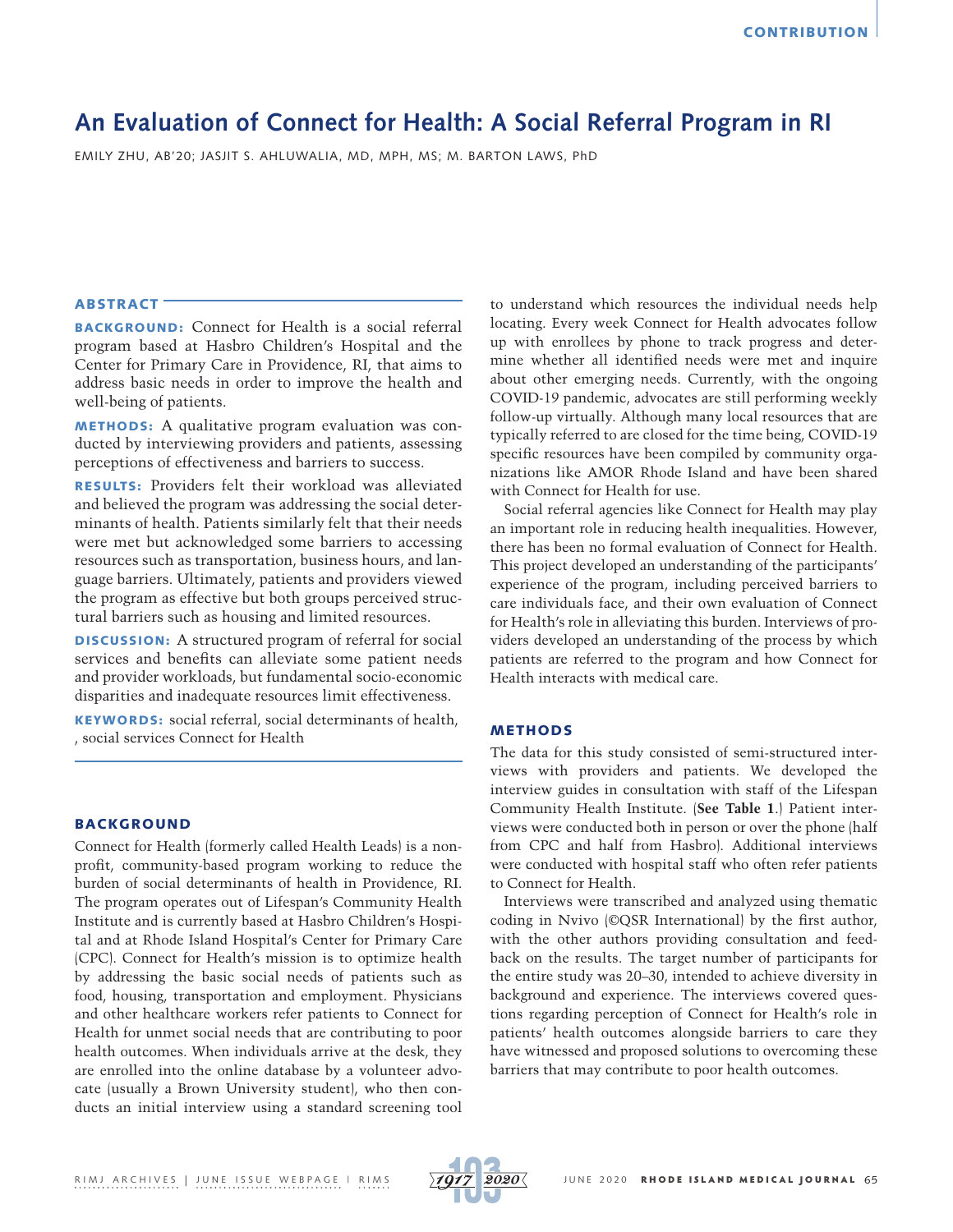#### **Table 1.**

# **Provider Questions**

1. How long have you referred patients to Connect for Health/been involved with the program?

2. How well do you think Connect for Health is coordinated with the [medical] care you are providing to patients? What is working well, or not so well?

3. How well do you feel that Connect for Health is helping your patients manage their health better?

4. How do you feel Connect for Health is affecting your workload [as a provider]?

5. Is there anything you would like to see Connect for Health do differently or any areas of improvement you see for the program?

**6.** Do you think there are patient groups that Connect for Health doesn't currently work with that you think would benefit from our services?

7. Would you recommend Connect for Health to another patient or provider?

#### **Patient Questions**

1. How helpful do you feel that Connect for Health has been for you? Why do you feel that way?

2. What concerns did you come to Connect for Health for?

3. What are some of the issues in your life such as housing, food, or education that affect your health? How do these affect you?

4. Do you think Connect for Health helps you be healthier? How so?

5. Do you have trouble getting some of the resources and help you need, such as food stamps (SNAP), food pantries, Medicaid, or other help?

**a.** What are some of the biggest problems getting what you need? [If need to probe] – transportation, forms to fill out, getting documents, others?

**b.** Can you think of a specific time when you had a need that you did not seek help from Connect for Health for? What prevented you from seeking help from the program then?

6. Are there problems that prevented you from using the Connect for Health resources provided?

**a.** Were there any other needs that you did not seek help for?

7. After being enrolled in Connect for Health, do you feel more prepared to get the help and resources you need on your own?

8. In your opinion how can Connect for Health improve the program to better meet your needs?

9. How well do you feel that Connect for Health was coordinated with your medical care?

10. Can you think of other people in your community or social network that could benefit from Connect for Health's services? Would you recommend Connect for Health to them?

#### RESULTS

## **Provider Characteristics**

The first author interviewed 11 providers for this study: three were based at Hasbro Children's Hospital and eight worked at the Center for Primary Care. The reason for this imbalance may have been the result of a vacant Hasbro Connect for Health coordinator position at the time of the study in the fall of 2019, and it may have been a contributing factor in a limited response from healthcare and social service providers. Since then, the coordinator position has been filled. However, four doctors were interviewed, three social workers, one nurse practitioner, one pharmacist, one nurse, and one program coordinator.

## **Provider Themes**

Provider responses can be organized into four overarching topics: the impact of Connect for Health on providers, areas for possible improvement, structural barriers, and the social determinants of health. Overall, attitudes towards Connect for Health were positive, with many providers stating they were extremely grateful for the work the program does for their patients.

*"I've been in multiple academic centers and this is the only place that I've worked where [Connect for Health] has been available and so it is incredibly helpful when someone is there and when families make a connection in that moment that we're saying to them: 'We're asking you this, you've trusted us to tell us that you don't have enough food, that you're having trouble with a bill, you're worried about lead.' You've trusted us with that information and when we can say, 'I hear you' and you hear someone say, 'I hear you,' I think that is really empowering to families who feel at times that they're in a hopeless situation." — Provider 1, Pediatrician at Hasbro*

#### **Impact of Connect for Health on Providers**

The sub-codes for this overarching theme included provider workload and the Connect for Health referral process. Many providers did believe that Connect for Health helped with their workload, directly or indirectly. A few providers remarked that Connect for Health provided knowledge and resources in areas that they could not help with and some providers mentioned that Connect for Health may be able to address issues that would have been left otherwise unaddressed and ultimately allowed providers to spend more time on other aspects of the patient's medical care.

*"I wouldn't say [Connect for Health] makes [our workload] lighter and I wouldn't say it makes it heavier. I think what does happen which really is apparent is issues get addressed that wouldn't have gotten addressed, that's for sure." — Provider 3, Pediatrician and Medical Director, Hasbro*

# **Areas of Improvement**

When asked about coordination of Connect for Health with the medical care patients received at the respective

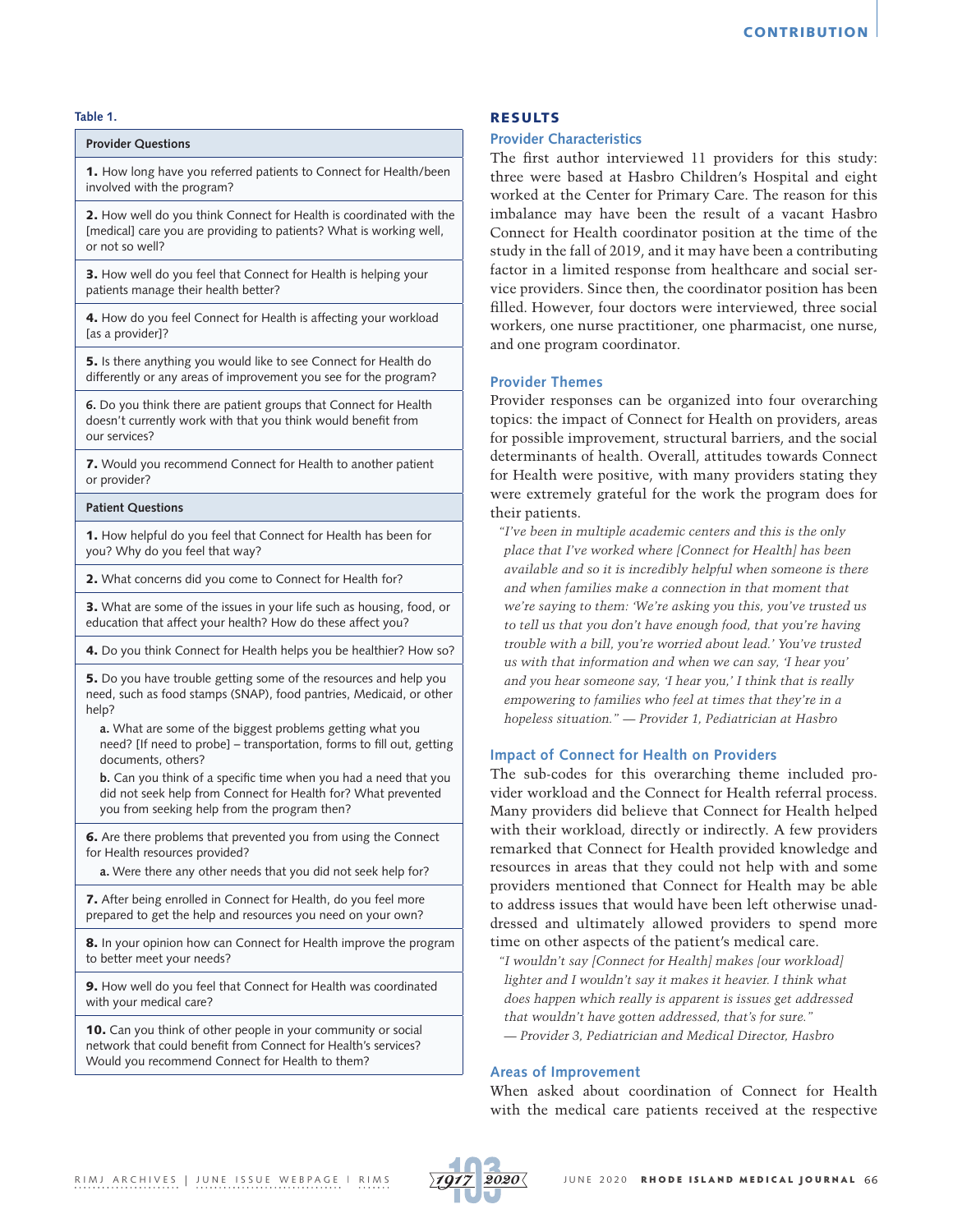locations, answers were mixed. Overall, it appears that coordination can be improved and that communication between providers and Connect for Health could increase. One barrier that was repeated was the use of separate Electronic Medical Records (EMRs) that prevented providers from accessing their patient's enrollment in Connect for Health.

*"I think it would be nice if the Connect for Health volunteers could actually have access to the medical records if they were allowed to be given the training in HIPAA. I think it would be really great if they could delve in and see what some of the barriers and needs might be that we might not have even touched on." — Provider 3, Pediatrician and Medical Director, Hasbro*

HIPAA, the Health Insurance Portability and Accountability Act of 1996, requires that providers protect the confidentiality of patients' private health information (PHI) and train all staff who have access to PHI. Giving Connect for Health advocates HIPAA training could be a pathway to improving coordination between providers and health advocates. Currently, efforts are being made to integrate Connect for Health into the Lifespan EHR with the creation of LifeChart, the new Lifespan EHR that allows information to be shared throughout the healthcare system, from hospitals and clinics to community partners. In addition, a social needs screening and referral tool called Healthy Planet will be implemented in order to allow approved LifeChart users to ask patients standardized screening questions and generate a list of referrals from a resource database. Connect for Health will subsequently share its resource directory and become the backbone of the resource directory being built in LifeChart. Following implementation of LifeChart, Connect for Health advocates will be trained to use LifeChart in order to work with patient care teams to identify, respond to, and document the steps taken to ameliorate health-related social needs.

# **Structural Barriers**

Another major problem mentioned in many interviews was the current state of housing in Rhode Island. Especially at the Center for Primary Care, many patients enroll in Connect for Health for housing needs. However, because of the shortage of affordable housing, there is little Connect for Health can provide for these individuals.

*"So many people come in and need housing and I see it a lot where people say, 'I'm a priority because I'm disabled and I have children and all these things,' and I say, 'You are, but you're one of so many people in this situation.' " — Provider 6, Clinical Social Worker, CPC*

#### **Social Determinants of Health**

Many providers commented how Connect for Health could impact social determinants of health and listed that as a benefit of having Connect for Health as a complement to the medical services provided.

*"I think that we all know that there are lots of social determinants of health that can impact the care we provide to our families. And the families our clinic often serves have housing and food insecurity, and sometimes they are not aware of the resources that they need, so it's very helpful when families here in the clinic are able to access some of those resources." — Provider 1, Pediatrician, Hasbro*

#### **Patient Demographics**

The first author also interviewed 19 patients for this study; one interview was lost in processing. Nine patients originated from Hasbro Children's Hospital and the other nine received care from the Center for Primary Care. Most of the patients interviewed were female, with ages ranging from the mid 20s to late 60s. (**See Figures 1–5**.) Most interviewees identified as Latino/a/Hispanic, and a majority completed their high school education.













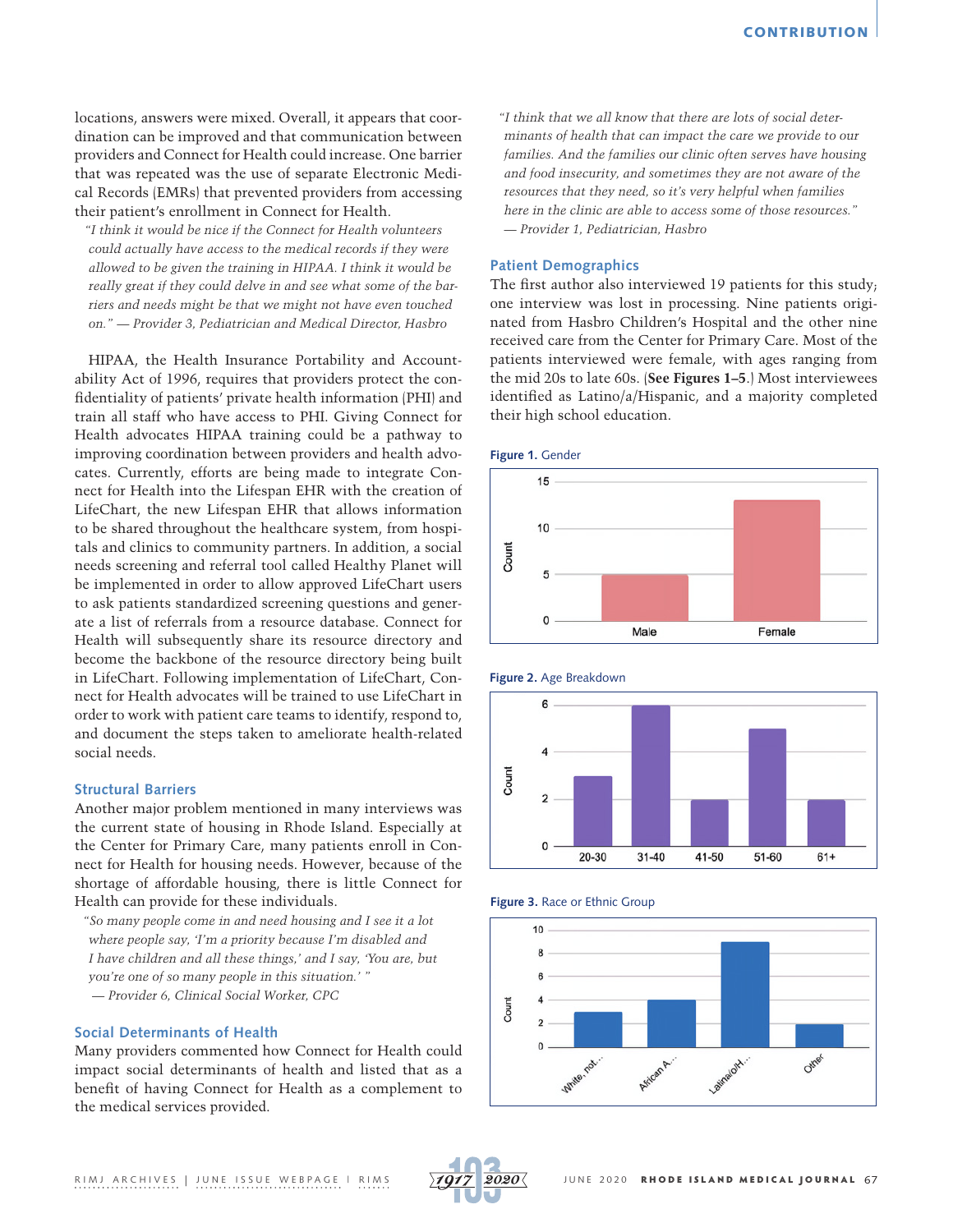$10$ Count  $\sqrt{2}$  $\overline{us}$ Puerto Rico Nicaragua Guatemala Dominicar<br>Republic Syria

**Figure 4.** Country of Birth

**Figure 5.** Highest Grade or School Year Completed or Enrolled In



#### **Patient Themes**

The overarching themes throughout all the patient interviews can be categorized into four interrelated topics: needs, social determinants of health, barriers, and program insights. Overall, attitudes toward Connect for Health were mainly positive and many patients were extremely grateful for the program.

*"I want to thank [Connect for Health] for their help; they were very caring and kept asking about any kind of assistance they could provide and asked about my family, so I am very thankful for you and for them." — P12, Hasbro*

#### **Needs**

When asked about needs that currently affect them or have previously affected them, many patients brought up food, housing, and commodities such as clothing or furniture. Consistent with the provider interviews, many patients recognized the shortage of affordable housing in Rhode Island. This was particularly noticeable at the Center for Primary Care where the patient population tends to be older and suffering from severe financial constraints. Many patients interviewed came to the program for housing help. Alongside housing, accessing food resources such as food pantries, getting enrolled in SNAP, and commodity resources like clothing banks and furniture gift cards, were frequently mentioned throughout the interviews.

# **Social Determinants of Health**

Fewer than half of the patients interviewed mentioned any

connection between being in the program and their own health outcomes, although one of the long-term goals of Connect for Health is ultimately reducing utilization of healthcare services for non-medical needs and transforming Lifespan to a health system that promotes health and wellbeing. Individuals may not directly connect the program to their own health unless the resource they are looking for is directly related to a health condition or a health behavior. For instance, food resources were most often identified as connected to health followed by housing and access to medication. When asked why they enrolled in the program, P14 remarked, "I wanted to have good health. I noticed that my health was declining, and I wanted help figuring out how to eat the right food and those kinds of things. So I wanted to improve my health, you know?"

## **Barriers**

When asked what the major issues were preventing individuals from accessing resources that Connect for Health provided, respondents gave numerous answers including transportation and barriers, such as language, to filling out forms. One patient mentioned that a lot of the food pantries were not accessible by bus and another said before they got their driver's license it was difficult to drive to different organizations. Another patient remarked how often the resources provided did not have business hours that she could attend. In addition, a few patients mentioned filling out the forms could be complex, especially if there was a language barrier. P14 was deaf and said, *"Most of the paperwork and everything is in full sentences and in English, and my English is not so good, so it might be helpful to have illustrations of some kind."* Although Connect for Health provides many resource sheets in Spanish and utilizes Language Line Solutions to call patients who are not fluent in English, language barriers still exist in various social service applications and varying literacy levels may prevent individuals from accessing local resources.

Besides barriers to accessing resources, another major obstacle individuals mentioned was simply not knowing what resources exist and how to navigate the landscape of social services. Many patients were grateful to be enrolled in Connect for Health for this reason, as the program offered information about where to look for help and what programs they may be eligible for. When asked whether they thought one of the main issues was that people don't know what resources are available, one patient responded, "Yes, absolutely."

All in all, many patients felt supported by Connect for Health and mentioned that the strengths of the program itself lay in communication and the proximity of the program to their medical appointments.

*"I think [Connect for Health] is very helpful because it's like you already know where you're going to and you're comfortable with the place." — P13, Hasbro (Female, age 28)*